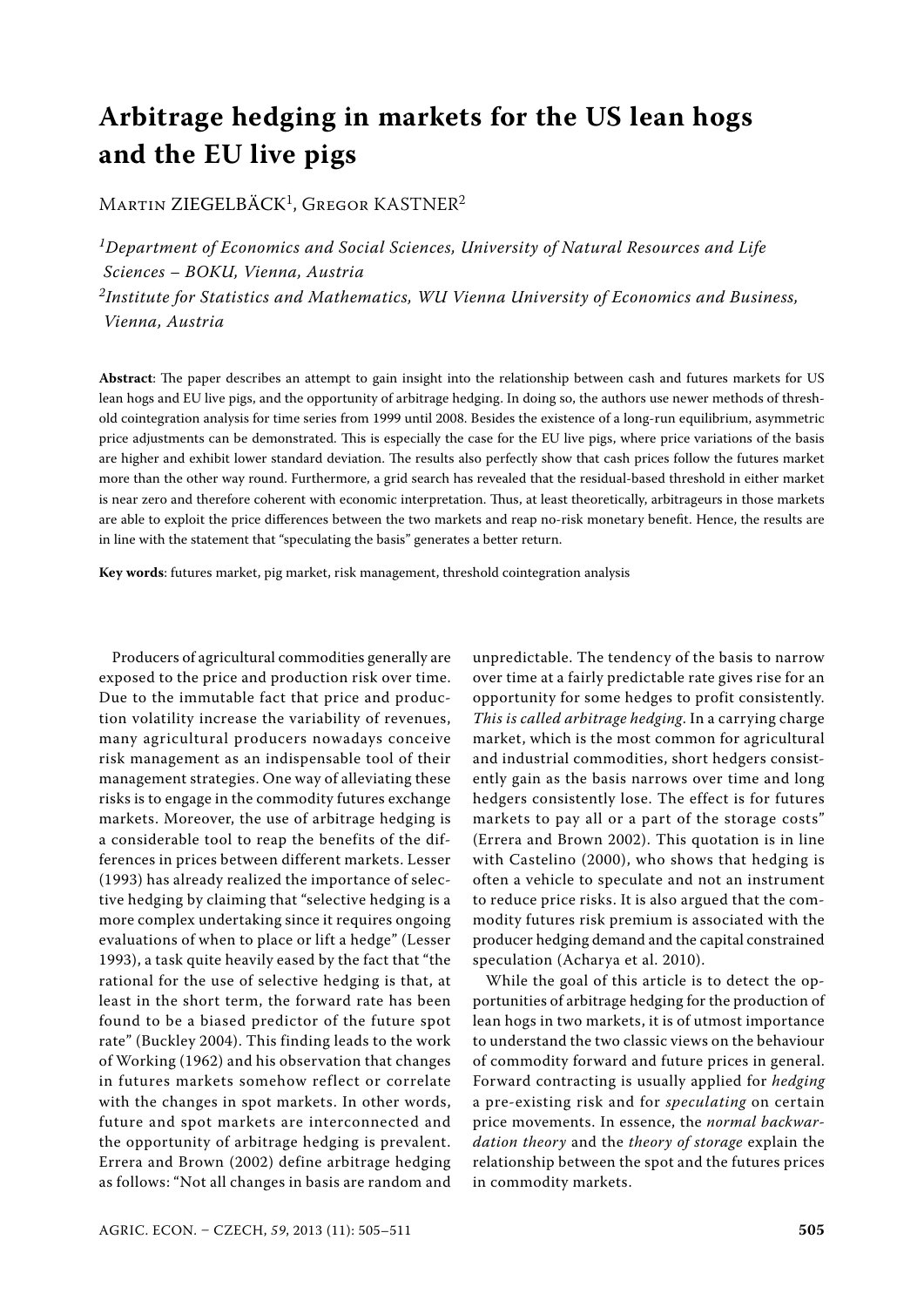Keynes (1930) developed a theory postulating that speculators, who go long for a commodity future position, insist on obtaining a risk premium for hedging the spot price exposure of producers. Hence, the risk premium rises in line with the demand pressure from hedgers and consequently should be linked to the observed hedger and speculator positions in the commodity forward markets. The essence of this theory is termed *normal backwardation* and has been empirically proven by several academics, e.g. Chang (1985), Bessembinder (1992), de Roon et al. (2000).

The *theory of storage* differs from the one mentioned above in the sense that forward prices are mainly based on the optimal inventory management (e.g. Acharya et al. 2010). Basically, the theory claims that "the return from purchasing the commodity today and selling it for delivery later (the so-called basis) equals the interest forgone by storing the commodity plus the marginal storage cost less the marginal convenience yield from an additional unit of inventory" (Stronzik et al. 2008). Basically, the convenience yield is inversely related to inventories. In other words, the higher the level of stored commodities the lower the value from storing an additional unit.

However, the article at hand tries to determine the opportunity of arbitrage hedging with lean hogs, which are defined as non-storable commodities. In this case, hedging opportunities differ substantially from those for storable commodities. Generally, futures prices of non-storable commodities incorporate only market expectations of the future supply and demand conditions (Emmons and Yeager 2002). In contrast to storable commodities, non-storable commodities are characterized by the immutable fact that the quantity or quality change frequently. Hence, it is argued that future prices are considered to be a perfect forecasting tool for non-storable commodities.

Nevertheless, it must be noted that future prices of these commodities can significantly diverge from spot prices due to the changes in supply or demand. Furthermore, Benth and Meyer-Brandis (2009) have found out that "derivation of forward prices on nonstorable-commodities using only information generated by the spot price is fundamentally wrong" (Benth and Meyer-Brandis 2009). In other words, the derivation of forward prices on non-storablecommodities fails to consider the forward-looking information.

While there is an evident lack of economic theory, already claimed from Carter (1999), a lot of research was done to calculate better performing hedge ratios. A very well established approach was conceived by Bond et al. (1987):  $\frac{d}{Q} = \frac{2\pi r^2}{Var(F)}$  $(P, F)$ *Var F*  $Cov(P, F)$  $\frac{X}{Q} = \frac{Cov(P, F)}{Var(F)}$ , where *X* is the number of contracts, *Q* the physical quantity, *P* the spot price, and *F* the futures price. "The ratio *X*/*Q* defines the proportion of commodity stocks that is covered by a short futures contract and is referred to as hedge ratio" (Bond et al 1987). This approach has survived until today, e.g. when Kaur and Rao (2010) determine the coherence between spot- and futures prices for four different commodities with correlation analyses. In their paper, they reveal a substantial potential for arbitrage (Kaur and Rao 2010). For the efficiency of (arbitrage) hedging strategies, a more recent evidence – with respect to decreasing losses or increasing cash flow – can be found in Manfredo and Leuthold (2001) for the Value at Risk (VaR) measure, in Coffey et al. (2000) for grain by-products and different performance measures; for a Bayesian framework that abstains from historical data in Shi and Irwin (2004); and for Soybeans in the South and – again – different performance measures in Sayle et al. (2006). However, as discussed above, Coffey et al. (2002) show that the efficiency of hedging strategies depends on the locality, i.e. the efficiency of a hedging strategy at the CME (Chicago Mercantile Exchange) may vary with the locality of the spot market. Arbitrage hedging, as it appears, promises to amend profit and market risk for commodity producers, however, the concrete performance of hedging depends on space and strategy. Against the background of these results, this paper will investigate the temporal price differences in the US and German pig markets in order to examine the evidence of arbitrage possibilities. Hence the problem statement will be as followed: *Do arbitrage hedging opportunities for non-storable commodities exist?*

## **US-AMERICAN AND EUROPEAN HOG MARKETS**

Considerable differences between those two markets are not only manifested by the market size, but also by the applied method for price determination. The US production of pork (carcass weight equivalent) was at 10.44 million tons in 2009 (USDA 2010). Lawrence (2010) detected for the first quarter in the year 2010 that the proportion of pigs, marketed at the spot market, is not more than 20 000 to 30 000 hogs per day, or 5% to 7% of the whole market volume (17% in 2002). Packer-owned hogs, going to their own plant, represent 26% of hogs marketed, while different forms of marketing contracts accounted for approximately 60% of the market hogs sold. "The largest single market contract category is the 'hog or pork market formula', meaning that the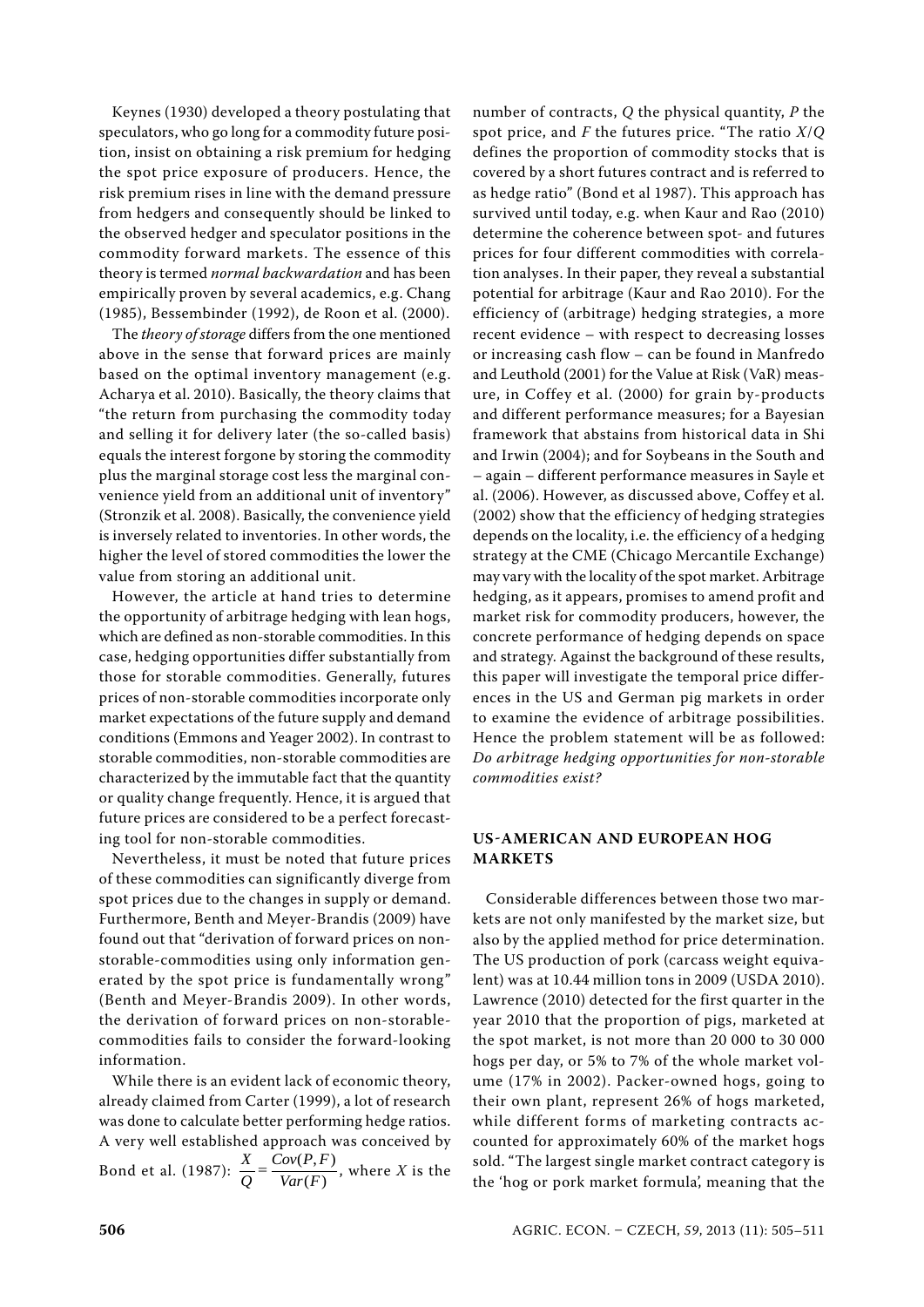transaction price in the contract is tied to the spot market for hogs or wholesale pork" (Lawrence 2010). This is in conformity with the statements of Chan and Lien (2001), indicating that the futures market is leading the cash market. The importance of the futures market for lean hogs at the CME is also acknowledged by the open interest, which was 97 333 in November 2010 (contract size: 40 000 pounds or approximately 18 tons).

Production of the EU-27 amounted to 22.29 million tons in 2009 (Eurostat 2010). Marketing in the most important production areas is predominantly done at the cash market, whereby the published quotes are ascertained by auction (France)<sup>1</sup>, by announcement  $(Germany)<sup>2</sup>$ , or by negotiation  $(Spain)<sup>3</sup>$ . Marketing is done corporatively by producers in Denmark (Danish Crown) and the Netherlands (Vion).

The first German futures contract for live pigs was launched in 1998 at the Warenterminbörse (WTB) Hannover, which later transformed into the Risk Management Exchange (RMX), and still suffers from a very low Open Interest (< 1000).

## **METHOD**

The concept of cointegration has emerged as a powerful technique for analyzing the non-stationary time series and offers a sound methodology for modelling both long run and short run dynamics in a system (Chen et al. 2005). Basically, this method is based on the fact that two (or more) variables can exhibit a linear relationship to one another which is stationary, even though the variables per se are non-stationary. "This definition leads to interesting interpretations as the variables can then be interpreted to have a stable relationship (a long-run equilibrium), can be represented in an vector error-correction model, and share a common stochastic trend" (Stigler 2012).

As illustrated by Stigler (2012), the cointegration concept gained a significant interest with the so-called Granger representation theorem, which states that cointegrated variables have a vector error correction model (VECM) representation that can be seen as a vector autoregressive (VAR) model including a variable representing the deviations from the long-run equilibrium. This VECM representation is particularly interesting as it allows estimating how the variables adjust deviations towards the long-run equilibrium.

To illustrate these ideas, let  $X_t$  and  $Y_t$  denote two random variables at time *t*, both of which may be integrated of order one. The cointegrating relationship is defined as

$$
X_t = \beta Y_t + ECT_t
$$

where β, the cointegration coefficient, is estimated from the data, and  $\mathit{ECT}_t$ , the time-varying error correction term, captures the deviation from the equilibrium relationship between the two variables at time *t*. In order to ensure that the two variables are cointegrated, the distribution of  $\mathit{ECT}_t$  must be stationary and can thus be used as a regressor for predicting the future price changes  $\Delta X_{t+1}$  and  $\Delta Y_{t+1}$ .

Because the impact of the error correction term on future price changes is not necessarily linear, Balke and Fomby (1997) extended the original idea of linear cointegration to the concept of *threshold* cointegration. Here, the impact of  $\mathit{ECT}_t$  on future price changes may vary for different values of  $\mathit{ECT}_t$ . This approach has received recent attention in agribusiness applications, see e.g. Peri and Baldi (2010) or Ziegelbäck and Kastner (2011).

The following equation displays a threshold vector error correction model (TVECM) with the error correction term split into two regimes (high and low). Both regimes contain distinct constants, regression coefficients and VAR(1) terms.

$$
\begin{bmatrix}\n\Delta X_t \\
\Delta Y_t\n\end{bmatrix} = \begin{bmatrix}\n\begin{bmatrix}\nc_{1L} \\
c_{2L}\n\end{bmatrix}\n\begin{bmatrix}\na_{XL} \\
a_{YL}\n\end{bmatrix} \\
+ \begin{bmatrix}\nc_{1H} \\
c_{2H}\n\end{bmatrix}\n\begin{bmatrix}\na_{XH} \\
c_{YH}\n\end{bmatrix}\n\end{bmatrix} \begin{bmatrix}\nE_{1L} & b_{12L} \\
b_{21L} & b_{22L}\n\end{bmatrix} \begin{bmatrix}\n\Delta X_{t-1} \\
\Delta Y_{t-1}\n\end{bmatrix} + \begin{bmatrix}\n\begin{bmatrix}\n\varepsilon_t^{XL} \\
\varepsilon_t^{YL}\n\end{bmatrix} \\
\begin{bmatrix}\nc_{1H} \\
c_{2H}\n\end{bmatrix}\n\begin{bmatrix}\na_{XH} \\
a_{YH}\n\end{bmatrix}\n\end{bmatrix} \begin{bmatrix}\n\Delta Y_{t-1} \\
\Delta Y_{t-1}\n\end{bmatrix} + \begin{bmatrix}\n\varepsilon_t^{XH} \\
\varepsilon_t^{YH} \\
\varepsilon_t^{YH}\n\end{bmatrix}
$$
\n
$$
ECT_{t-1} = (1, -\beta)\begin{bmatrix}\nX_{t-1} \\
Y_{t-1}\n\end{bmatrix}
$$

 $^1$ Approximately 80 000 hogs are placed at the Marché du pork Breton (Plerin) per week. This represents around 10% of the total French market volume. The average price of this video auction is published (www.marche-pork-breton.com).

 $225$  producer organizations submit their anticipated subjective trading price for the following week. The median is published as a reference price. Vereinigung der Erzeugergemeinschaften für Vieh und Fleisch e. V. available at www.vezg.de.

<sup>&</sup>lt;sup>3</sup>Representatives of producers and processors agree on an equilibrium price for a week, based on the evident supply and demand numbers. Available at www.mercolleida.com.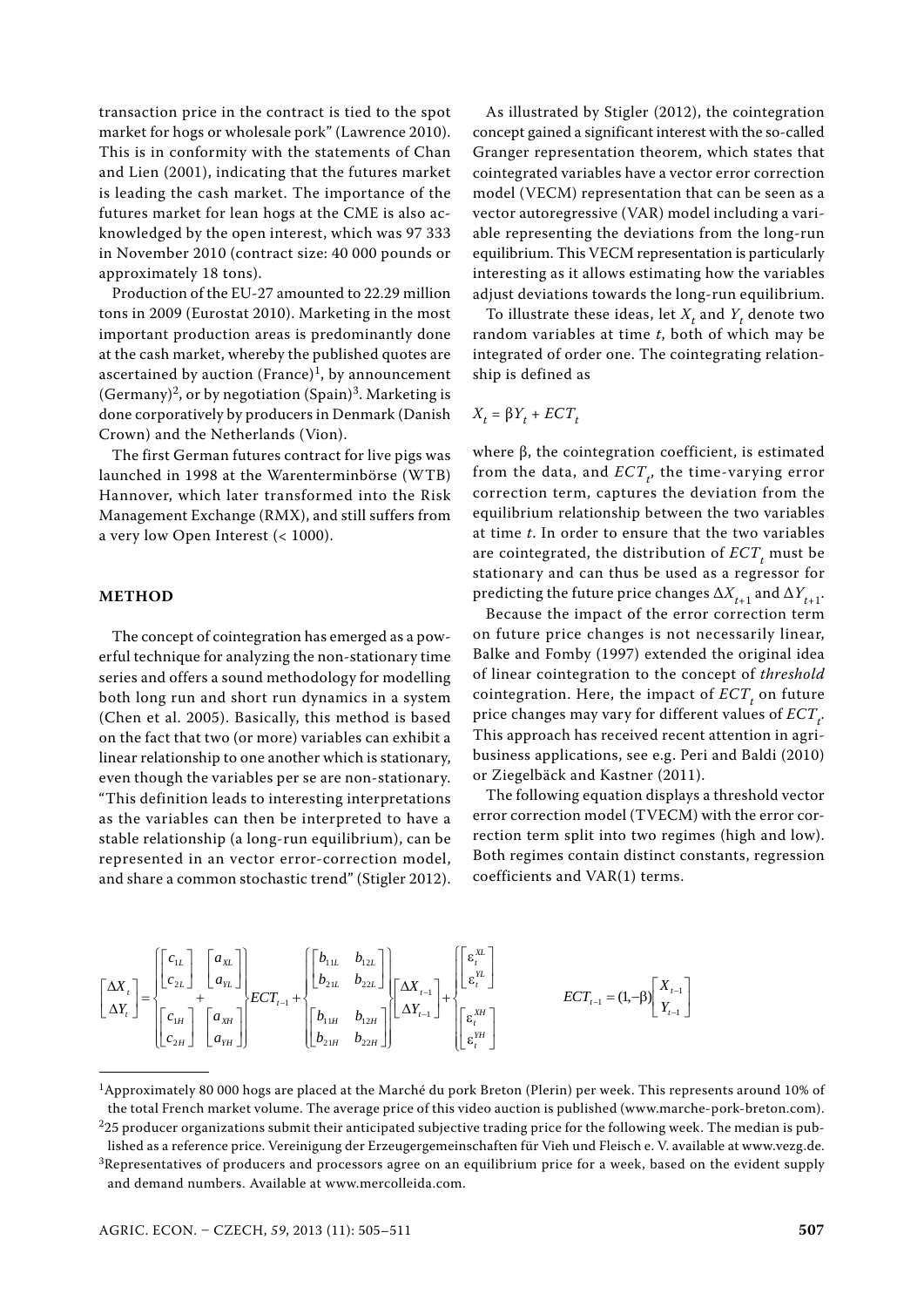The practical importance of cointegration models for the financial time series derives from the fact that while the correlation analysis of *returns* serves as the traditional starting point for the portfolio risk management, cointegration is also based on the *raw price*. "Since high correlation alone is not sufficient to ensure the long-term performance of hedges, there is a need to augment standard-risk modelling methodologies to take account of common long-term trends in prices. This is exactly what cointegration provides. It extends the traditional models to include a preliminary stage in which the multivariate price data are analyzed, and then augments the correlation analysis to include the dynamics and causal flows between returns" (Alexander 1999). Based on the elaboration mentioned above, we will apply the threshold cointegration model to our data in order to detect hedging opportunities within hog markets in Europe and the USA.

## **EMPIRICAL ANALYSIS**

The sample under study consists of data for live pigs contracts at the Risk Management Exchange (RMX) Hannover, and contracts for lean hogs at the Chicago Mercantile Exchange (CME). The data base was arranged according to the one-month (nearest) maturity daily closing prices and it covers the period from January 04, 1999 to December 30, 20084. Prices are given in Euro per 1 kg, respectively in USD per 1 pound and have been converted to natural logarithms for a further exploration. Closing prices of each trading day are combined with the respective spot prices of the German "Vereinigungspreis"<sup>5</sup> (2518 data points) and the CME Lean Hog index $6$ (2524 data points).

We start our analysis by conducting a Phillips-Ouliaris test for the two markets, implemented in *R* as po.test in the package tseries by Trapletti and Hornik (2011). Both for the US and the European market, we find highly significant evidence (*p*-value << 0.01) against the null hypothesis that either time series is not cointegrated. Furthermore, we test the null of linear cointegration against the threshold cointegration, following Hansen and Seo (2002), implemented as the TVECM.HSTest in the package tsDyn by Stigler (2012). Here, we obtain highly significant evidence (bootstrap *p*-value << 0.01) against the linear cointegration for the US market, and strong evidence against the null for the European market with a *p*-value of 0.042. These results show that both the US and EU market most likely depict nonlinear cointegration features, causing an asymmetric behaviour.

Estimation of the TVECM coefficients with two regimes is conducted using TVECM() in tsDyn, which yields an estimated cointegration coefficient of  $β = 0.996$  for the US lean hogs and  $β = 0.993$  for the EU live pigs. Thus, the rounded error correction term for both markets simplifies to the difference between the cash and futures price at time *t*,

## $\text{ECT}_t \approx \text{Cash}_t - \text{Future}_t$

The estimated TVECMs are presented below, whereas the threshold between high and low regimes is determined by minimizing the sum of squared residuals. The corresponding *p*-values are given in the parentheses.

#### **US Lean Hogs**

Regime 1 (low,  $ECT_t < 0.012$ , 50% of all cases)

 $+0.042_{(-0.001)}\Delta Future_{t-1} + \varepsilon_t^{XL}$  $\Delta Cash_{t} = 0.001_{(0.001)} - 0.023_{(-0.001)} ECT_{t-1} + 0.731_{(-0.001)}\Delta Cash_{t-1}$ 

 $\Delta Future_t = 0.001_{(0.151)} + 0.016_{(0.0254)} ECT_{t-1} - 0.018_{(0.737)} \Delta Cash_{t-1}$  $+0.051_{(0.083)}\Delta Future_{t-1} + \varepsilon_t^{YL}$ 

Regime 2 (high, 
$$
ECT_t ≥ 0.012
$$
, 50% of all cases)  
\n $ΔCash_t = -0.001_{(0.011)} - 0.016_{(0.001)}ECT_{t-1} + 0.762_{(0.001)} ΔCash_{t-1} + 0.055_{(0.001)} ΔFuture_{t-1} + ε_t^{XH}$ 

 $\Delta Future_t = -0.002_{(0.144)} + 0.030_{(0.054)} ECT_{t-1} + 0.131_{(0.044)}\Delta Cash_{t-1}$  $f + 0.050_{\text{meas}}\Delta Future_{t-1} + \varepsilon_t^{YH}$ 

## **EU live pigs**

Regime 1 (low,  $ECT_t < -0.005$ , 40.1% of all cases)  $\Delta Cash_{t} = -0.002_{(0.013)} - 0.133_{(<0.001)} ECT_{t-1} + 0.001_{(0.964)} \Delta Cash_{t-1}$  $+0.167_{\epsilon<0.001} \Delta Future_{t-1} + \varepsilon_t^{XL}$ 

$$
\begin{aligned} \Delta Future_{t}=&-0.002_{(0.055)}+0.037_{(0.100)}ECT_{t-1}+0.003_{(0.917)}\Delta Cash_{t-1}\\&+0.145_{(<0.001)}\Delta Future_{t-1}+\epsilon^{VL}_{t}\end{aligned}
$$

<sup>&</sup>lt;sup>4</sup>The contract specifications have changed in 2009, therefore the time series were cut at this time point.

<sup>5</sup>The Central-European Lean Hog Index is only available since 2005, therefore, a leading German spot price was chosen.  $6$ Lean hog futures contracts are cash-settled to the CME Lean Hog Index, a two-day weighted average of the United States

Department of Agriculture (USDA) cash prices for the producer-sold swine or the pork market formula transactions.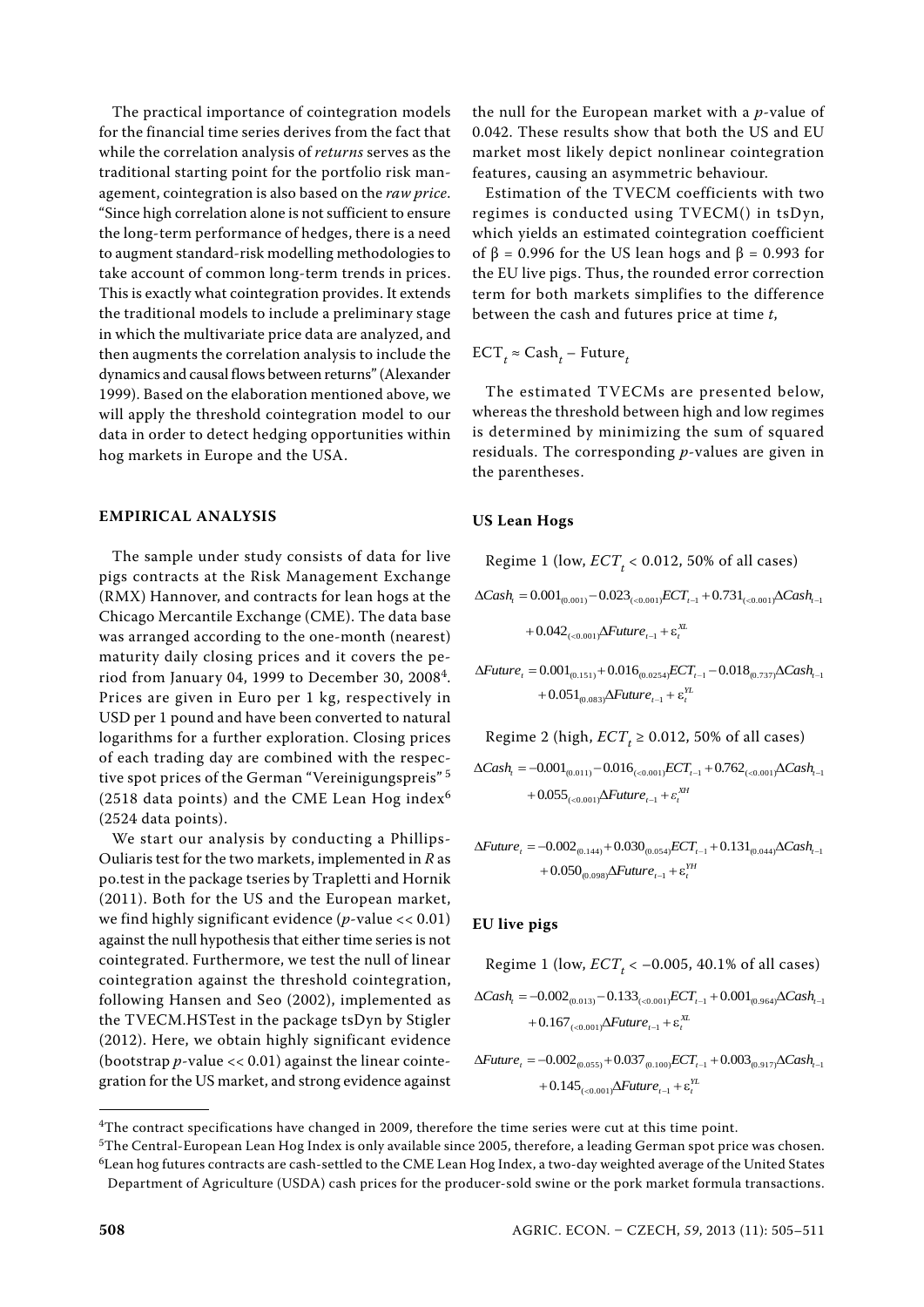Regime 2 (high,  $ECT_{t}$   $\geq -0.005$ , 59.9% of all cases)  $\Delta Cash_t = 0.001_{(0.003)} - 0.130_{(<0.001)}ECT_{t-1} + 0.014_{(0.592)}\Delta Cash_{t-1}$  $+0.095$ <sub>(<0.001)</sub> $\Delta$ *Future*<sub>t-1</sub>  $+ \varepsilon^{XH}_{t}$ 

 $\Delta Future_{t} = 0.001_{(0.232)} + 0.063_{(<0.001)} ECT_{t-1} + 0.049_{(0.111)} \Delta Cash_{t-1}$  $f + 0.128$ <sub>(20.001)</sub> $\Delta$ *Future*<sub>t-1</sub>  $f \epsilon_t^{YH}$ 

The threshold for the error correction term in each market lies around zero, which in essence means that the "low" regime (1) roughly corresponds to the periods when the cash price is lower than the futures price. Vice versa, the "high" regime (2) corresponds to the periods when the cash price is higher than the futures price. This threshold divides the US market into two equally sized states, while the EU market is split in the ratio of  $4:6$ . Figure 1 shows the price spreads between the cash and futures markets and the distribution of scenarios along the time axis, indicated by solid dots on the bottom of the graph. A "low" dot corresponds to the first regime; a "high" dot corresponds to the second regime. Note that the regimes in the US market tend to be slightly more stable over time than those in the EU market, which switch more frequently. Looking at the vertical axis, it can be recognized that the volatility of deviations between the cash and futures market is larger in the US (sd =  $0.069$ ) than in the EU (sd =  $0.034$ ).

Investigating the estimated TVECM coefficients for the US market reveals several insights: Firstly, we observe that the cash market is statistically sig-

nificantly predictable in both regimes. We expect a positive change in the lean hog price when observing a positive change in the futures price the day before, and we also observe a noticeably strong autocorrelation (i.e. the dependence of  $\Delta Cash_t$  on  $ECT_{t-1}$ ). The dependence of  $\Delta Cash_t$  on  $ECT_{t-1}$  is highly significant in both regimes while being slightly stronger in regime 1. This means that the cash price of the US lean hogs is drawn towards the long run equilibrium in both regimes, however, a somewhat stronger in times of a comparably low cash value. Secondly, while observing a similar tendency for the futures market, we see a strikingly less correlation on the past values. Observing the dependence of  $\Delta Future_t$  on  $ECT_{t-1}$ , we find positive regression coefficients, indicating again a tendency towards the long run equilibrium. Notice, however, that when the futures price is comparably high (regime 1), this tendency is clearly not significant. Interestingly, an evident asymmetry effect in the terms of dependence on Δ*Cash<sub>t-1</sub>* is present: While there is hardly any effect of the past cash price changes in regime 1, this effect is significantly present in regime 2. Thus, the past changes in cash price seem to affect the futures prices in this market mainly if the cash price is "leading", i.e. high in comparison to the futures price. These results imply that the prices for US spot lean hogs follow the CME futures contract market more than the other way round. A trend towards the longrun equilibrium can clearly be seen in both markets, its strength, however, differs and also exhibits an asymmetry with respect to the two regimes.



Figure 1. Spread between the cash and futures market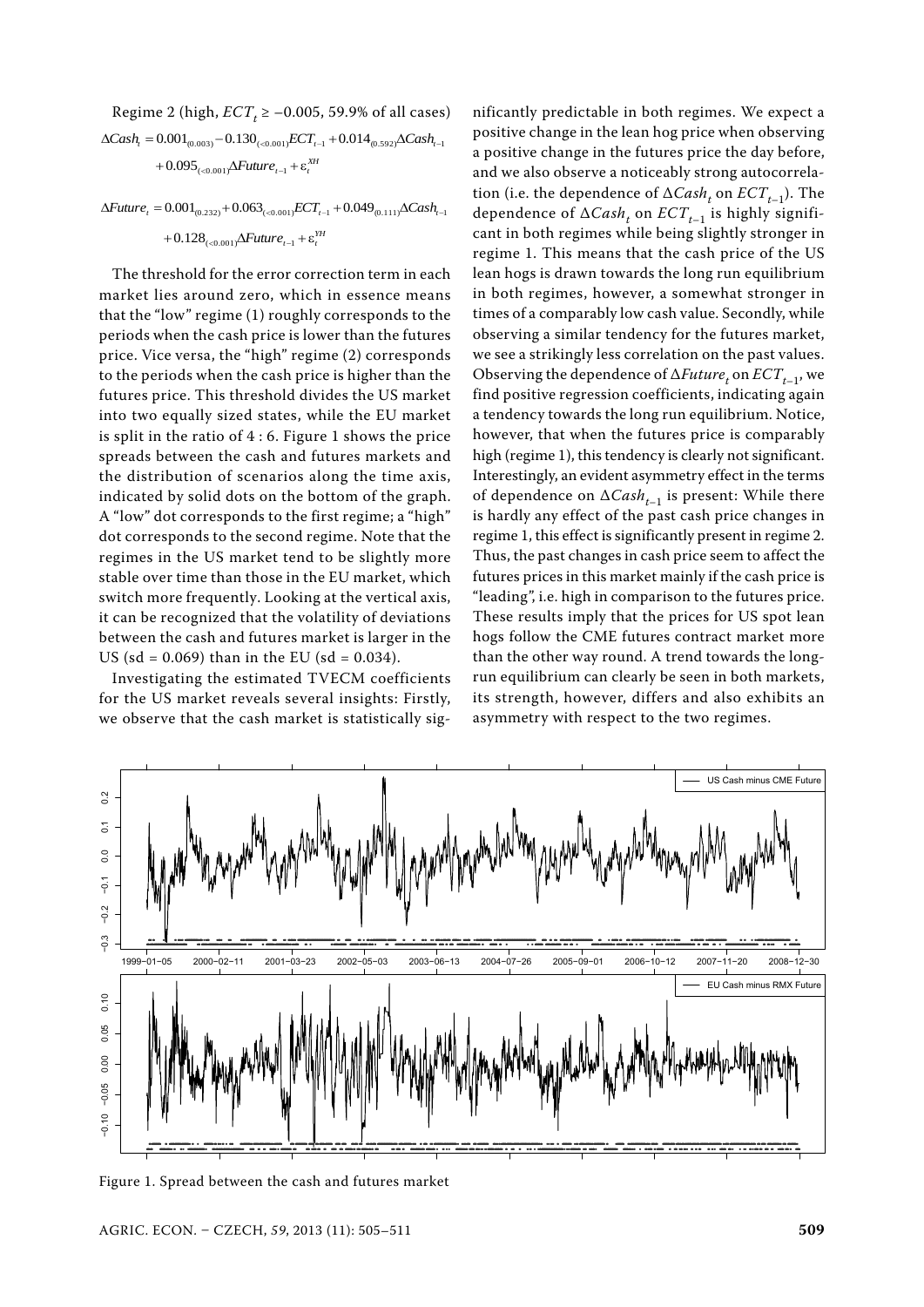In the European market, a similar overall picture can be observed – note that the signs of all statistically significant coefficients (excluding constants) are the same. As before, we see a tendency towards the long run equilibrium for both series, with an asymmetric behaviour in the futures market. Here, the dependence of  $\Delta Future_t$  on  $ECT_{t-1}$  in regime 2 amounts to almost twice the value in regime 1. This means that the error correction term is "pulling the futures price back up" more strongly when this price itself is low. Also, we see striking evidence that the futures market leads the cash market in both regimes, with the effect size being more pronounced in regime 1. Nevertheless, some noticeable differences exist: Firstly, neither the cash nor the futures price changes depend significantly on  $ΔCash<sub>t-1</sub>$ . This is, however, not surprising, since the cash prices for live pigs in the EU are fixed for a whole week and thus obviously do not serve as good predictors. Secondly,  $ΔFuture_{t-1}$  serves as a highly significant predictor for all price changes in both regimes, meaning that the EU futures market exhibits a stronger autocorrelation than its US analog.

## **CONCLUSION**

Applying a threshold cointegration model, we have shown that a long-run equilibrium between the cash and futures markets for the US lean hogs market and the EU live pigs markets exists. Furthermore, we have demonstrated that certain asymmetric movements occur between these price-pairs. A tendency of the cash and futures prices to push towards each other at a fairly predictable rate can be observed, which gives rise to an opportunity to hedgers to obtain better results. Grid search has revealed that the residual-based threshold in either market is near zero in both cases and thus coherent with the economic interpretation. These results have been statistically significant. The paper shows that the opportunity of arbitrage hedging is prevalent. Thus, provided that the trading costs are low enough, arbitrageurs are able to exploit the price differences between the two markets and to reap a no-risk monetary benefit. The authors further point out strong indications that the futures market drives the spot market in both the US and the EU with a varying intensity.

## **REFERENCES**

Acharya V.V., Lochstoer L.A., Ramadorai T. (2010): Limits to Arbitrage and Hedging: Evidence from Commodity Markets. Working Paper. London Business School.

- Alexander C. (1999): Optimal hedging using cointegration. Philosophical Transactions of the Royal Society, *357*: 2039–2058.
- Balke N.S., Fomby T.B. (1997): Threshold cointegration. International Economic Review, *38*: 627–645.
- Benth F.E., Meyer-Brandis T. (2009): The information premium for non-storable commodities. Journal of Energy Markets, *2*: 111–139.
- Bessembinder H. (1992): Systematic risk, hedging pressure, and risk premiums in futures markets. Review of Financial Studies, *5*: 637–667.
- Bond G.S., Thompson S.R., Lee B.M.S. (1987): Application of a simplified hedging rule. Journal of Futures Markets, *7*: 65–72.
- Buckley A. (2004): Multinational Finance. Prentice-Hall, Harlow.
- Carter C.A. (1999): Commodity futures markets: A survey. Australian Journal of Agricultural and Resource Economics, *43*: 209–247.
- Castelino M.G. (2000): Hedge effectiveness: Basis risk and minimum variance hedging. Journal of Futures Markets, *20*: 89–103.
- Chan L., Lien D. (2001): Cash settlement and price discovery in futures markets. Quarterly Journal of Business and Economics, *40*: 65–77.
- Chang E.C. (1985): Returns to speculators and the theory of normal backwardation. Journal of Finance, *40*: 193–208.
- Chen L.H., Finney M., Lai K.S. (2005): A threshold cointegration analysis of asymmetric price transmission from crude oil to gasoline prices. Economics Letters, *89*: 233–239.
- Coffey B.K., Anderson J.D., Parcell J.L. (2000): Optimal Hedging Ratios and Hedging Risk for Grain By-Products. In: AAEA Annual Meeting, Tampa Bay, Florida, July 28–31.
- Coffey B.K., Anderson J.D., Parcell J.L. (2002): Spatial Analysis of Feeder Cattle Hedging Risk. Selected Paper. In: AAEA Annual Meeting, Long Beach, California, July 24–26.
- De Roon F., Theo N., Chris V. (2000): Hedging pressure effects in futures markets. Journal of Finance, *55*: 1437– 1456.
- Emmons W.R., Yeager T.J. (2002): The futures market as forecasting tool: An imperfect crystal ball. The Regional Economist, January 2002: 10–11.
- Errera S., Brown S.L. (2002): Fundamentals of trading Energy Futures and Options. PennWell, Tulsa.
- Eurostat (2010): Fleischerzeugung: Schweine, Europäische Kommision. Available at http://epp.eurostat.ec.europa. eu/tgm/table.do?tab=table&plugin=0&language=de&p code=tag00042 (accessed Dec 1, 2010).
- Hansen B.E., Seo B. (2002): Testing for two-regime threshold cointegration in vector error-correction models. Journal of Econometrics, *110*: 293–318.